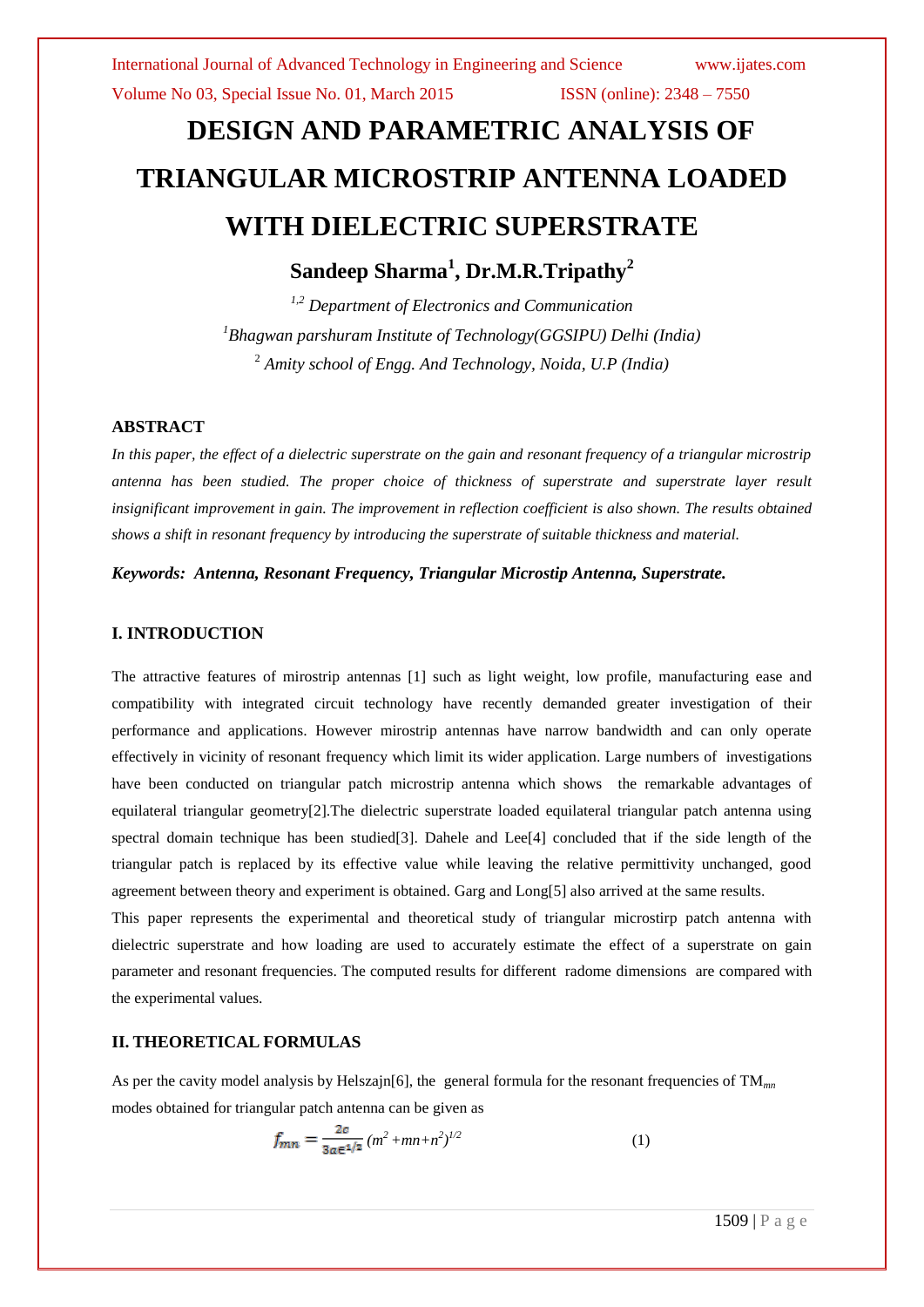#### International Journal of Advanced Technology in Engineering and Science www.ijates.com

#### Volume No 03, Special Issue No. 01, March 2015 ISSN (online): 2348 – 7550

There are two suggestions for accounting for nonperfect magnetic wall effects. The sidelength *a* should be replaced by the effective value

$$
a_s = a + h\left(\frac{\epsilon}{r}\right)^{-1/2} \tag{2}
$$

BB[7] proposed that alongwith the effective value of  $\boldsymbol{a}_{e}$ , effective value of  $\epsilon_r$  should be replaced as



Fig. 1. Superstrate loaded triangular patch antenna

Although in the cavity modal of the equilateral triangular patch, the sidelength *a* will be replaced by its effective value  $a_e$  but  $\epsilon_r$  should not be replaced  $\epsilon_e$ .

#### **2.1 Input Impedance of coaxial fed Antenna**

The input impedance of coaxial fed antenna where the feed point is located at a distance *d* from vertex of antenna is given as

$$
Z = R + jX = -j\omega\mu \sum_{n=0}^{\infty} \sum_{m=n}^{\infty} \frac{4\sqrt{3}hc_{mn}^{T}}{27a^{2}} * \left[ \frac{\cos\left(\frac{2\pi id}{\sqrt{3}a}\right)j_{0}\left(\frac{\pi l w}{\sqrt{3}a}\right)}{\cos\left(\frac{2\pi m d}{\sqrt{3}a}\right)j_{0}\left(\frac{\pi m w}{\sqrt{3}a}\right)} \right] * \left[ \frac{(\omega^{2} - \omega_{r}^{2})\mu_{0}\epsilon + j\delta_{eff}k^{2}}{(\omega^{2} - \omega_{r}^{2})^{2}\mu_{0}^{2}\epsilon^{2} + \delta_{eff}^{2}k^{4}} \right] \tag{4}
$$

Where  $\delta_{\text{eff}}$  is effective loss tangent .If the frequency is adjusted such that the loss of surface wave is negligible then it is given by

$$
\delta_{eff} = \frac{P_r + P_d + P_c}{2\omega W_E} \tag{5}
$$

Where  $P_r$ ,  $P_d$  and  $P_c$  are the radiation, dielectric and copper losses respectively and  $2W_E$  is energy stored in cavity.

#### **III. RESULTS**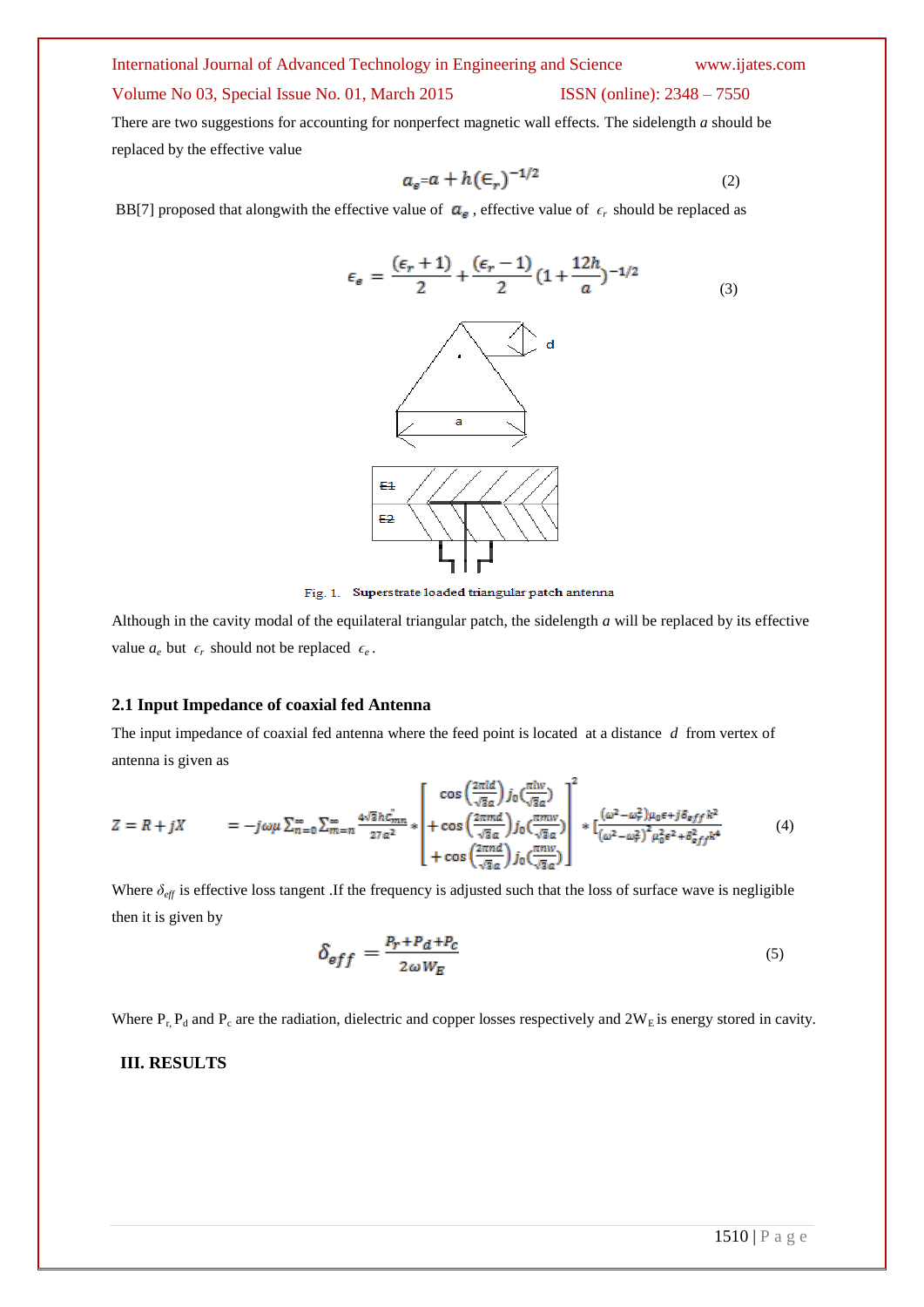

**Figure 2:** (i)  $\epsilon_{r=2.2}$ , (ii)  $\epsilon_{r=10}$ , (iii)  $\epsilon_{r=20}$ , (iv)  $\epsilon_{r=30}$ .

| Dielectric constant of | Frequency at dominant | Impedance (ohm) | Gain (dB) |
|------------------------|-----------------------|-----------------|-----------|
| superstate             | mode (GHz)            |                 |           |
| 2.2                    | 10.2261               | 47.9622         | 7.0967    |
| 10                     | 10.1658               | 53.9147         | 7.2624    |
| 20                     | 10.0754               | 52.3388         | 7.3314    |
| 30                     | 10.0151               | 49.6417         | 7.2756    |

**Table 1: Performance parameter of Triangular Patch Antenna**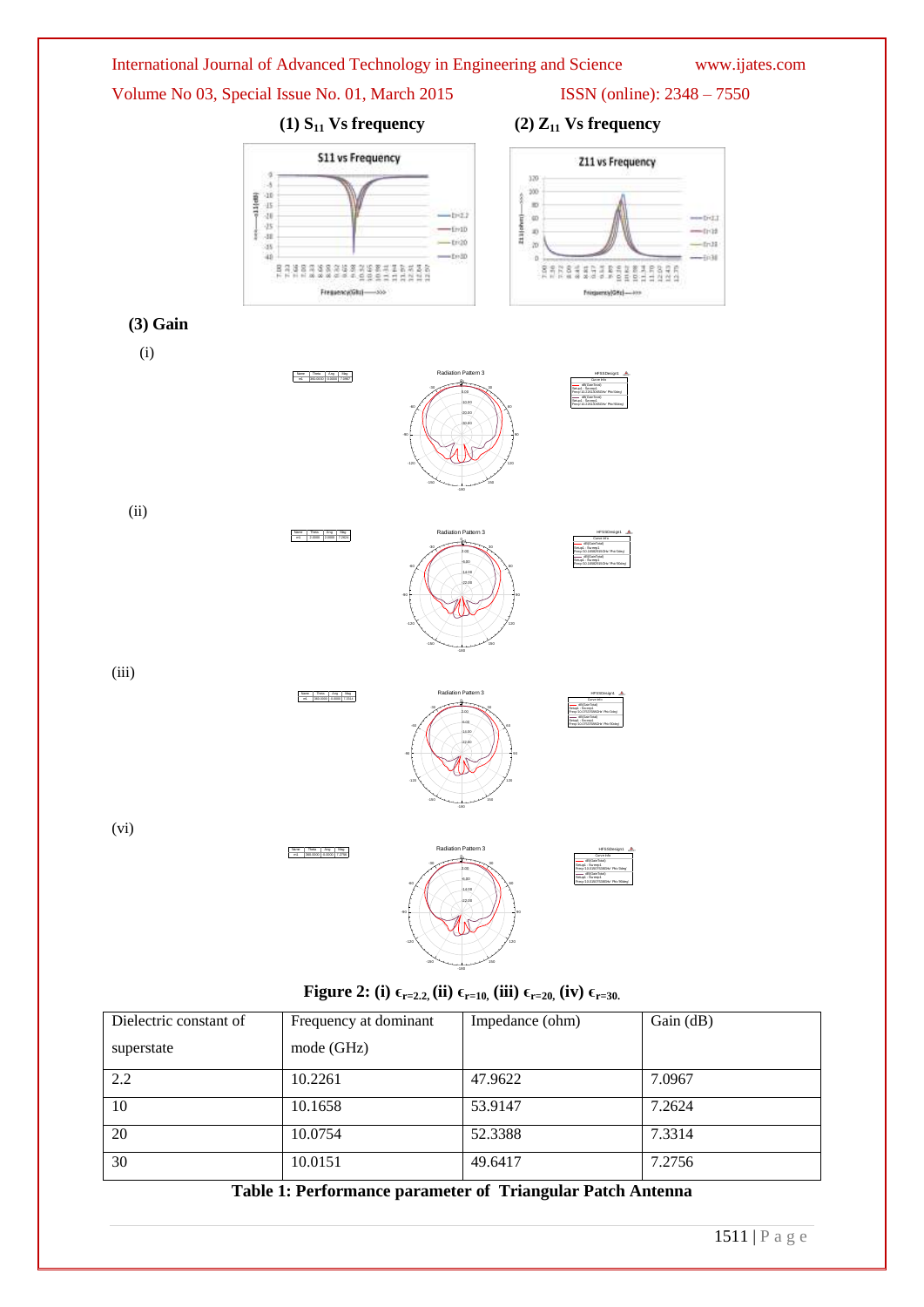### Volume No 03, Special Issue No. 01, March 2015 ISSN (online): 2348 – 7550

#### **IV**. **CONCLUSION AND DISCUSSION**

In conclusion the variation of the gain with superstrates of different dielectric constant have been shown. These results appear to informative during the implementation and design of the microstrip antenna. It is found that as the permittivity of material increases, compactness increases.

#### **REFERENCES**

- [1] A. Bhattacharyya, and R. Garg, Analysis of Circular patch Microstrip Antenna Cavity Model. Arch. Elek. Ubertragung 39, 317–325 (2000)
- [2] Jia-Sheng Hong and M.J Lancaster, "Theory and experiment of dual-mode microstrip triangular patch resonator and filter" *IEEE Trans.Microwave Theory Tech*., vol. 52, No-4 pp.1237-1243, Apr. 2004
- [3] H.R.Hassani and D.mirshekar Sakyal, "Analysis of triangular patch antenna including radome effect*",IEEE Proceeding H*, vol.139, no 3, pp.251-256,Jun 1992
- [4] K. F. Lee,and J. S. Dahele, "On the resonant frequencies of triangular patch antenna*", IEEE transactions on antennas and propagation*, vol. 35, pp. 100-101, Aug. 1987
- [5] R.Garg and S.A.Long,"An improved formula for the resonant frequencies of triangular patch antenna*"* control" vol. 36, pp. 570, Aug. 1988
- [6] J.Helszajn and D.S.James,"Planer triangular resonator with magnetic walls" *IEEE Trans.Microwave Theory Tech*., vol. MTT-26, No-2, pp.95-100, 1978.
- [7] J. Bahl, and P. Bhartia, Microstrip Antennas, Chap. 4 & 5. (Artech House, Dedham)
- [8] I.Wolff and N.Knoppik,"Rectangular and circular microstrip disk capacitors and resonators",*IEEE Trans*.*Microwave Theory Tech*., vol. MTT-22, pp. 857-864, Oct. 1974
- [9] J.S. Dahele, S.Mem and K.F.Lee "Theory and experiments on microstrip antennas with airgaps" *Proc. Inst. Elect.Eng.* vol. 132,No-7,pp.455-460, Dec. 1985
- [10] Debatosh Guha, Senior Member, IEEE "Resonant frequency of circular microstrip antenna with and without airgaps*", IEEE transactions on antennas and propagation*, vol. 49, no. 1, January 2001
- [11] J. R. James and P. S. Hall (Eds.), Handbook of Microstrip Antennas (Peter Peregrinus, London, UK, 1989).
- [12] Debatosh Guha, Senior Member, IEEE, Comment on "A new model for calculating the impedance of coax-fed circular microstrip antenna with and without airgaps" *IEEE Trans. Antennas Propagat*, vol. 48pp.1010-1011, June 2002
- [13] W.C.Chew and J.A.Kong ,"Effect of fringing field on the capacitance of circular microstrip disk",*IEEE Trans*.*Microwave Theory Tech*., vol. MTT-28, pp. 98-104, Feb. 1980
- [14] T. Itoh and R. Mittra "Analysis of microstrip disk Resonantor *", Arch. Eleck. Ubertragung,* vol. 27 , no. 11, pp. 456-458, 1973
- [15]S.S.Pattnaik,O.P.Bajpai,S.V.R.S.Gollapudi,SwapnaDevi"Bacterial foraging technique to calculate resonant frequency of rectangular microstrip antenna," *International Journal of RF and computer aided Engineering* DOI 10.1002/mmce
- [16]C.M.Montiel, L.Fun and K. Chang "a noval active antenna with self mixing and wideband varactor tuning capabilities for communication and vehicle identification applications*", IEEE transactions Microwave theory Tech*, vol. 44, pp. 2421-2430, Dec. 1996